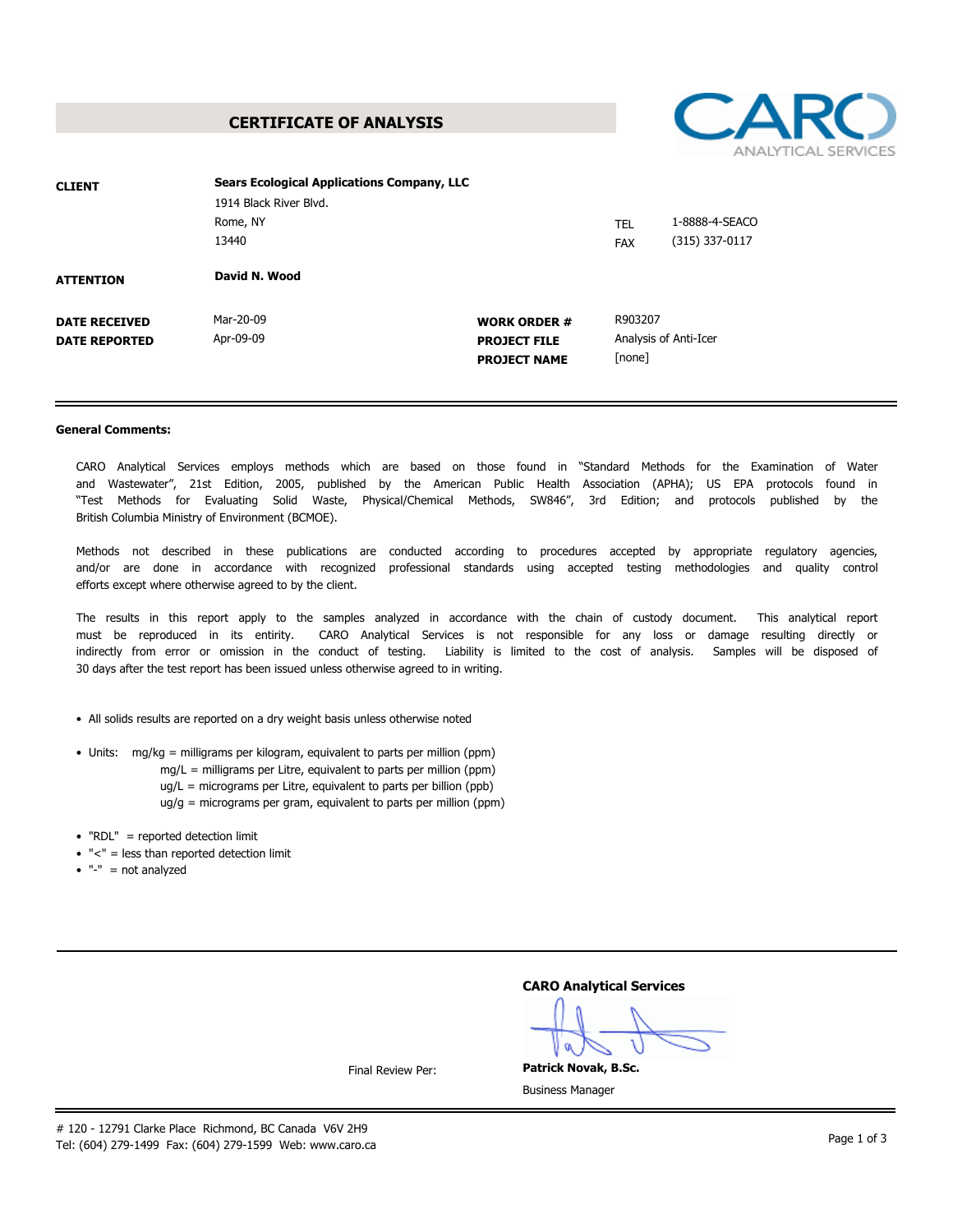



| <b>WORK ORDER #</b>                          | R903207                                         |          |                 | <b>DATE REPORTED</b> | Apr-09-09                                                                       |              |
|----------------------------------------------|-------------------------------------------------|----------|-----------------|----------------------|---------------------------------------------------------------------------------|--------------|
| <b>Client ID:</b><br>Sampled:<br>Lab Number: | <b>IceB' Gone II</b><br>Mar-19-09<br>R903207-01 |          |                 |                      | <b>Pacific Northwest</b><br><b>Snowfighters</b><br><b>Specifications (2006)</b> |              |
| Analyte                                      |                                                 |          | RDL Units       | Result               | Value                                                                           | <b>Notes</b> |
| Freeze Testing, as per PNS                   |                                                 |          |                 |                      |                                                                                 |              |
| Solids Passing Through #10 Sieve             |                                                 | 1.0 %    |                 | 100                  | > 99.0                                                                          |              |
| Solids, Total Settleable                     |                                                 | $1.0$ "  |                 | 1.5                  | $1.0\,$                                                                         |              |
| <b>General Parameters</b>                    |                                                 |          |                 |                      |                                                                                 |              |
| BOD, 5-day                                   |                                                 |          | 10 mg/kg        | 89000                | n/a                                                                             |              |
| Chemical Oxygen Demand                       |                                                 | 2000     | $\mathbf{u}$    | 210000               | n/a                                                                             |              |
| Chloride                                     |                                                 |          | 0.01 % Weight   | 20.3                 | n/a                                                                             |              |
| Cyanide (total)                              |                                                 |          | $0.1$ mg/kg     | $< 0.1$              | 0.2                                                                             |              |
| Nitrogen, Ammonia as N                       |                                                 |          | 2 <sup>''</sup> | 240                  | n/a                                                                             |              |
| Nitrogen, Nitrate+Nitrite as N               |                                                 | 1        | $\,$ H          | 9                    | n/a                                                                             |              |
| Nitrogen, Total Kjeldahl                     |                                                 |          | $5$ "           | 2220                 | n/a                                                                             |              |
| pH (1:4 Solution)                            |                                                 |          | $0.1$ pH        | 4.6                  | n/a                                                                             |              |
| Phosphorus, Total                            |                                                 |          | 1 mg/kg         | 130                  | 2500                                                                            |              |
| Specific Gravity                             |                                                 |          | $0.001$ g/mL    | 1.327                | n/a                                                                             |              |
| <b>Total Metals, as per PNS</b>              |                                                 |          |                 |                      |                                                                                 |              |
| Arsenic                                      |                                                 |          | $0.3$ mg/kg     | 2.0                  | 5                                                                               |              |
| Barium                                       |                                                 | $1.0$ "  |                 | $1.2\,$              | 100                                                                             |              |
| Cadmium                                      |                                                 | $0.01$ " |                 | < 0.01               | 0.2                                                                             |              |
| Calcium                                      |                                                 | $20$ "   |                 | 1750                 | n/a                                                                             |              |
| Chromium                                     |                                                 | $0.1$ "  |                 | 1.0                  | $\mathbf{1}$                                                                    |              |
| Copper                                       |                                                 | $0.2$ "  |                 | 1.6                  | $\mathbf{1}$                                                                    |              |
| Lead                                         |                                                 | $0.1$ "  |                 | 0.3                  | $\mathbf{1}$                                                                    |              |
| Magnesium                                    |                                                 | 100 "    |                 | 58700                | n/a                                                                             |              |
| Mercury                                      |                                                 | $0.03$ " |                 | < 0.03               | 0.05                                                                            |              |
| Potassium                                    |                                                 | 10       | $^{\circ}$      | 7130                 | n/a                                                                             |              |
| Selenium                                     |                                                 | $1.0$ "  |                 | < 1.0                | 5                                                                               |              |
| Sodium                                       |                                                 | $10$ "   |                 | 1290                 | n/a                                                                             |              |
| Zinc                                         |                                                 | $0.5$ "  |                 | 3.0                  | 10                                                                              |              |

 $\equiv$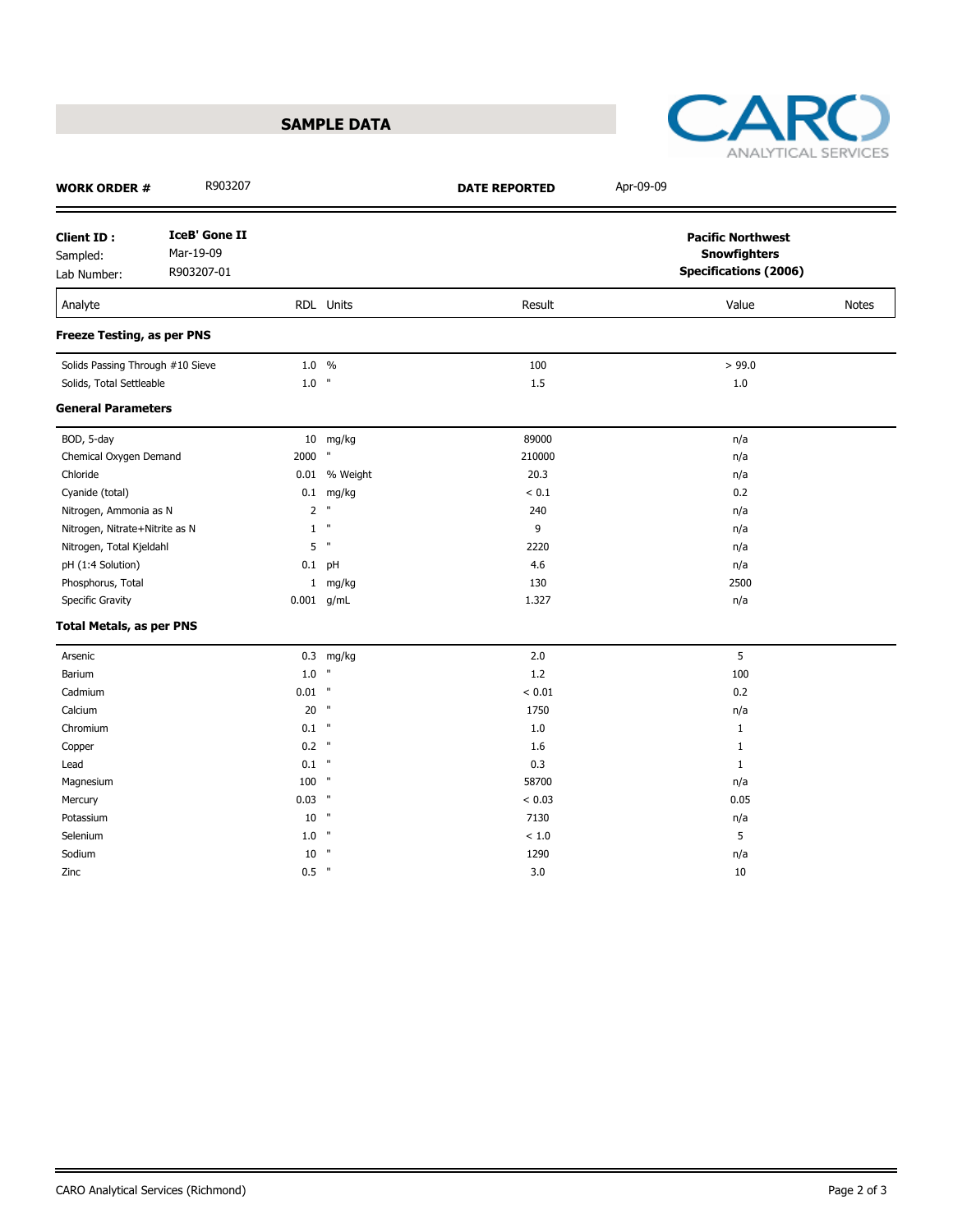**SAMPLE DATA**



| 3% IceB'Gone II<br><b>Client ID:</b><br>Mar-19-09<br>Sampled:<br>R903207-02<br>Lab Number: |                                                                                 |
|--------------------------------------------------------------------------------------------|---------------------------------------------------------------------------------|
|                                                                                            | <b>Pacific Northwest</b><br><b>Snowfighters</b><br><b>Specifications (2006)</b> |
| Analyte<br>Result<br>RDL Units                                                             | Value<br><b>Notes</b>                                                           |
| <b>Corrosion Rate Testing as per PNS</b>                                                   |                                                                                 |
| Effectiveness<br>9.9<br>$-40.0 %$                                                          | 30                                                                              |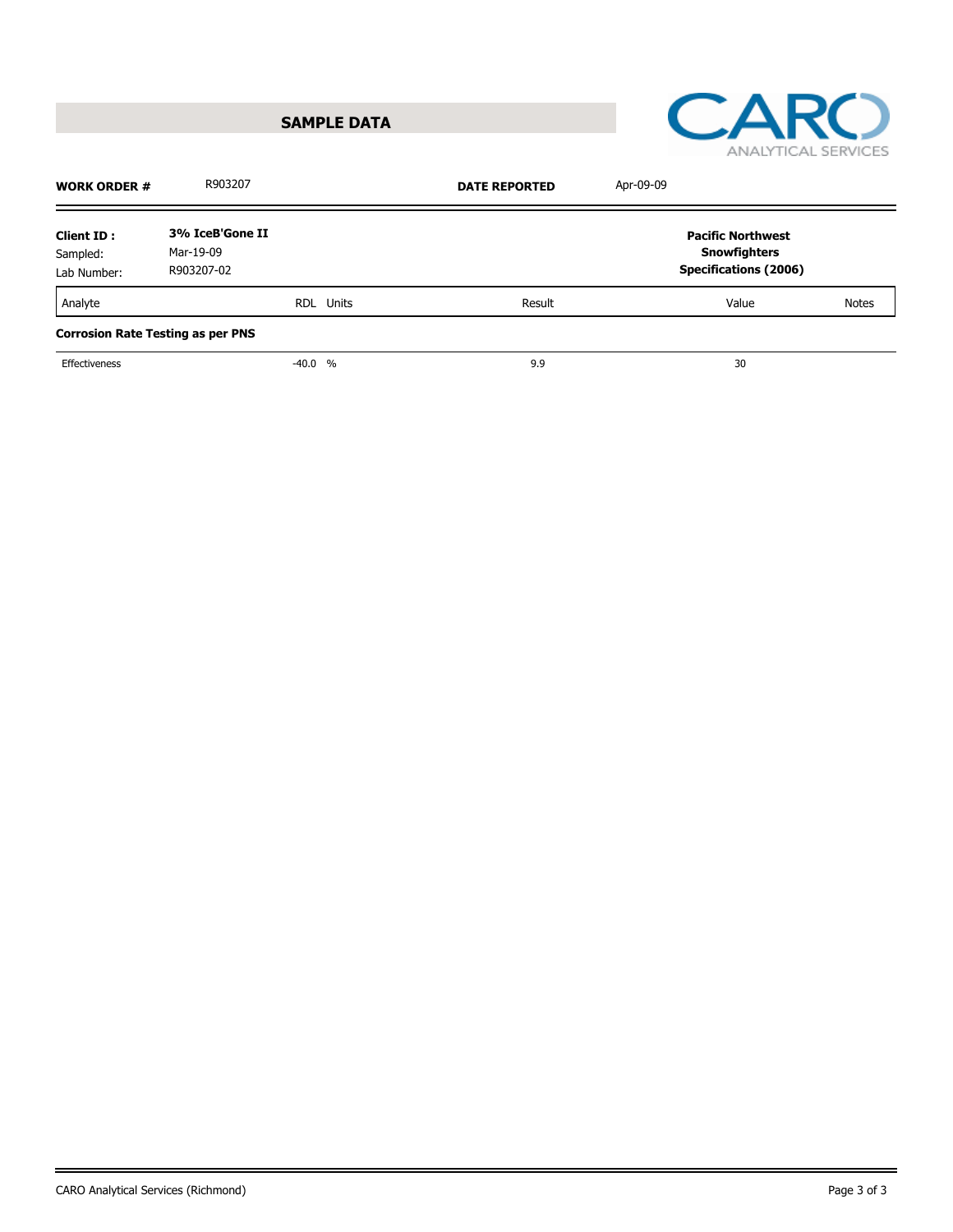## **QUALITY CONTROL DATA**



| R903207<br><b>WORK ORDER #</b>          |         |                           |                             | <b>DATE REPORTED</b> |                                | Apr-09-09                               |        |                |            |              |
|-----------------------------------------|---------|---------------------------|-----------------------------|----------------------|--------------------------------|-----------------------------------------|--------|----------------|------------|--------------|
|                                         |         | Reporting                 |                             | Spike                | Source                         |                                         | %REC   | Rel %          | <b>RPD</b> |              |
| Analyte                                 | Result  | Limit                     | Units                       | Level                | Result                         | %REC                                    | Limits | Diff(RPD)      | Limit      | <b>Notes</b> |
| General Parameters, Batch R900716       |         |                           |                             |                      |                                |                                         |        |                |            |              |
| Method Blank (R900716-BLK1)             |         |                           |                             |                      |                                | Prepared: Mar-21-09 Analyzed: Mar-24-09 |        |                |            |              |
| Chloride                                | $\,<$   | 0.01                      | % Weight                    |                      |                                |                                         |        |                |            |              |
| <b>Blank Spike (R900716-BS1)</b>        |         |                           |                             |                      |                                | Prepared: Mar-21-09 Analyzed: Mar-24-09 |        |                |            |              |
| Chloride                                | 0.96    | 0.01                      | % Weight                    | 1.00                 |                                | 96                                      | 90-110 |                |            |              |
| Duplicate (R900716-DUP1)                |         | Source: R903207-01        |                             |                      |                                | Prepared: Mar-21-09 Analyzed: Mar-24-09 |        |                |            |              |
| Chloride                                | 20.9    | 0.01                      | % Weight                    |                      | 20.3                           |                                         |        | 3              | 20         |              |
| General Parameters, Batch R900746       |         |                           |                             |                      |                                |                                         |        |                |            |              |
| Duplicate (R900746-DUP1)                |         | Source: R903207-01        |                             |                      | Prepared & Analyzed: Mar-24-09 |                                         |        |                |            |              |
| Specific Gravity                        | 1.323   | 0.001                     | g/mL                        |                      | 1.327                          |                                         |        | 0.3            | 20         |              |
| General Parameters, Batch R900766       |         |                           |                             |                      |                                |                                         |        |                |            |              |
| Method Blank (R900766-BLK1)             |         |                           |                             |                      |                                | Prepared: Mar-25-09 Analyzed: Mar-30-09 |        |                |            |              |
| BOD, 5-day                              | $\,<$   | 10                        | mg/kg                       |                      |                                |                                         |        |                |            |              |
| <b>Blank Spike (R900766-BS1)</b>        |         |                           |                             |                      |                                | Prepared: Mar-25-09 Analyzed: Mar-30-09 |        |                |            |              |
| BOD, 5-day                              | 190     | 10                        | mg/kg                       | 198                  |                                | 96                                      | 80-120 |                |            |              |
| Duplicate (R900766-DUP1)                |         | Source: R903207-01        |                             |                      |                                | Prepared: Mar-25-09 Analyzed: Mar-30-09 |        |                |            |              |
| BOD, 5-day                              | 101000  | 10                        | mg/kg                       |                      | 89500                          |                                         |        | 12             | 20         |              |
| Reference (R900766-SRM1)                |         |                           |                             |                      |                                | Prepared: Mar-25-09 Analyzed: Mar-30-09 |        |                |            |              |
| BOD, 5-day                              | 213     | 10                        | mg/kg                       | 198                  |                                | 108                                     | 80-120 |                |            |              |
| General Parameters, Batch R900767       |         |                           |                             |                      |                                |                                         |        |                |            |              |
| Method Blank (R900767-BLK1)             |         |                           |                             |                      | Prepared & Analyzed: Mar-25-09 |                                         |        |                |            |              |
| Chemical Oxygen Demand                  | $\,<$   | 2000                      | mg/kg                       |                      |                                |                                         |        |                |            |              |
| <b>Blank Spike (R900767-BS1)</b>        |         |                           |                             |                      | Prepared & Analyzed: Mar-25-09 |                                         |        |                |            |              |
| Chemical Oxygen Demand                  | $\,<$   | 2000                      | mg/kg                       | 500                  |                                | 104                                     | 80-120 |                |            |              |
| Duplicate (R900767-DUP1)                |         | Source: R903207-01        |                             |                      | Prepared & Analyzed: Mar-25-09 |                                         |        |                |            |              |
| Chemical Oxygen Demand                  | 209000  | 2000                      | mg/kg                       |                      | 209000                         |                                         |        | $\pmb{0}$      | 20         |              |
| Total Metals, as per PNS, Batch R900813 |         |                           |                             |                      |                                |                                         |        |                |            |              |
| Method Blank (R900813-BLK1)             |         |                           |                             |                      |                                | Prepared: Mar-31-09 Analyzed: Apr-01-09 |        |                |            |              |
| Arsenic                                 | $\,<$   | 0.3                       | mg/kg                       |                      |                                |                                         |        |                |            |              |
| Barium                                  | $\,<\,$ | $1.0$                     | $\mathbf{u}$                |                      |                                |                                         |        |                |            |              |
| Cadmium                                 | $\,<\,$ | 0.01                      | $\mathbf u$                 |                      |                                |                                         |        |                |            |              |
| Calcium                                 | $\,<\,$ | 20                        | $\mathbf{u}$                |                      |                                |                                         |        |                |            |              |
| Chromium                                | $\,<\,$ | 0.1                       | π                           |                      |                                |                                         |        |                |            |              |
| Copper                                  | $\,<\,$ | 0.2                       | $\mathbf{u}$                |                      |                                |                                         |        |                |            |              |
| Lead                                    | $\,<\,$ | 0.1                       | п                           |                      |                                |                                         |        |                |            |              |
| Magnesium                               | $\,<\,$ | 10                        | Ħ                           |                      |                                |                                         |        |                |            |              |
| Mercury                                 | $\,<\,$ | 0.03                      | $\mathbf{u}$                |                      |                                |                                         |        |                |            |              |
| Potassium                               | $\,<\,$ | 10                        | $\mathbf{u}$                |                      |                                |                                         |        |                |            |              |
| Selenium                                | $\,<\,$ | 1.0                       | $\mathbf{u}$                |                      |                                |                                         |        |                |            |              |
| Sodium                                  | $\,<\,$ | 10                        | $\mathbf u$<br>$\mathbf{u}$ |                      |                                |                                         |        |                |            |              |
| Zinc<br>Duplicate (R900813-DUP1)        | $\,<\,$ | 0.5<br>Source: R903207-01 |                             |                      |                                | Prepared: Mar-31-09 Analyzed: Apr-01-09 |        |                |            |              |
|                                         | 2.0     |                           |                             |                      |                                |                                         |        |                |            |              |
| Arsenic<br>Barium                       | 1.5     | 0.3<br>1.0                | mg/kg<br>$\mathbf u$        |                      | 2.0<br>1.2                     |                                         |        | $\overline{2}$ | 20<br>20   |              |
|                                         |         |                           |                             |                      |                                |                                         |        |                |            |              |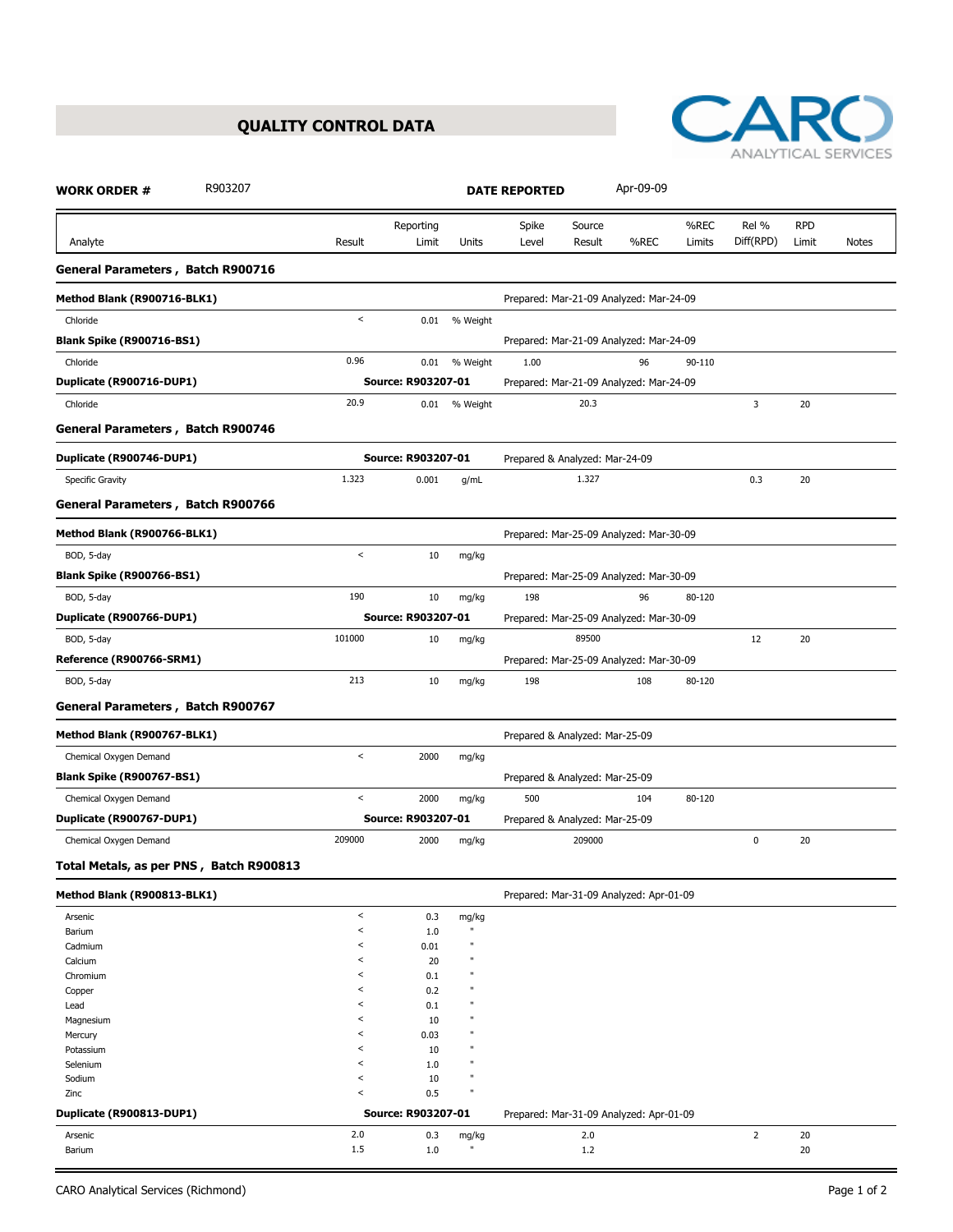# **QUALITY CONTROL DATA**



| R903207<br><b>WORK ORDER #</b>                      |                          |                    |       | <b>DATE REPORTED</b>           |              | Apr-09-09                               |        |                |            |              |
|-----------------------------------------------------|--------------------------|--------------------|-------|--------------------------------|--------------|-----------------------------------------|--------|----------------|------------|--------------|
|                                                     |                          | Reporting          |       | Spike                          | Source       |                                         | %REC   | Rel %          | <b>RPD</b> |              |
| Analyte                                             | Result                   | Limit              | Units | Level                          | Result       | %REC                                    | Limits | Diff(RPD)      | Limit      | <b>Notes</b> |
| Total Metals, as per PNS, Batch R900813 (Continued) |                          |                    |       |                                |              |                                         |        |                |            |              |
| Duplicate (R900813-DUP1)                            |                          | Source: R903207-01 |       |                                |              | Prepared: Mar-31-09 Analyzed: Apr-01-09 |        |                |            |              |
| Cadmium                                             | $\,<$                    | 0.01               | mg/kg |                                | $\,<$        |                                         |        |                | 20         |              |
| Calcium                                             | 1790                     | 20                 |       |                                | 1750         |                                         |        | $\overline{2}$ | 20         |              |
| Chromium                                            | 1.0                      | 0.1                |       |                                | 1.0          |                                         |        | 6              | 20         |              |
| Copper                                              | 1.5                      | 0.2                |       |                                | 1.6          |                                         |        | 0.7            | 20         |              |
| Lead                                                | 0.3<br>55900             | 0.1                |       |                                | 0.3<br>58700 |                                         |        | 5              | 20<br>20   |              |
| Magnesium<br>Mercury                                | $\,<$                    | 100<br>0.03        |       |                                | $\,<$        |                                         |        |                | 20         |              |
| Potassium                                           | 7170                     | 10                 |       |                                | 7130         |                                         |        | 0.6            | 20         |              |
| Selenium                                            | $\,<$                    | 1.0                |       |                                | $\,<$        |                                         |        |                | 20         |              |
| Sodium                                              | 1310                     | 10                 |       |                                | 1290         |                                         |        | $\overline{2}$ | 20         |              |
| Zinc                                                | 3.4                      | 0.5                | ш     |                                | 3.0          |                                         |        | 11             | 20         |              |
| General Parameters, Batch K900977                   |                          |                    |       |                                |              |                                         |        |                |            |              |
| Method Blank (K900977-BLK1)                         |                          |                    |       |                                |              | Prepared: Mar-24-09 Analyzed: Mar-27-09 |        |                |            |              |
| Nitrogen, Total Kjeldahl                            | $\,<$                    | 5                  | mg/kg |                                |              |                                         |        |                |            |              |
| Duplicate (K900977-DUP1)                            |                          | Source: R903207-01 |       |                                |              | Prepared: Mar-24-09 Analyzed: Mar-27-09 |        |                |            |              |
| Nitrogen, Total Kjeldahl                            | 2210                     | 5                  | mg/kg |                                | 2220         |                                         |        | 0.8            | 20         |              |
| General Parameters, Batch K900982                   |                          |                    |       |                                |              |                                         |        |                |            |              |
| Method Blank (K900982-BLK1)                         |                          |                    |       |                                |              | Prepared: Mar-24-09 Analyzed: Mar-27-09 |        |                |            |              |
| Phosphorus, Total                                   | $\,<$                    | $\mathbf{1}$       | mg/kg |                                |              |                                         |        |                |            |              |
| Duplicate (K900982-DUP1)                            |                          | Source: R903207-01 |       |                                |              | Prepared: Mar-24-09 Analyzed: Mar-27-09 |        |                |            |              |
|                                                     | 130                      |                    |       |                                | 130          |                                         |        | $\overline{2}$ | 20         |              |
| Phosphorus, Total                                   |                          | $\mathbf{1}$       | mg/kg |                                |              |                                         |        |                |            |              |
| General Parameters, Batch K900999                   |                          |                    |       |                                |              |                                         |        |                |            |              |
| Method Blank (K900999-BLK1)                         |                          |                    |       |                                |              | Prepared: Mar-25-09 Analyzed: Mar-30-09 |        |                |            |              |
| Nitrogen, Ammonia as N                              | $\,<$                    | $\overline{2}$     | mg/kg |                                |              |                                         |        |                |            |              |
| Duplicate (K900999-DUP1)                            |                          | Source: R903207-01 |       |                                |              | Prepared: Mar-25-09 Analyzed: Mar-30-09 |        |                |            |              |
| Nitrogen, Ammonia as N                              | 250                      | 2                  | mg/kg |                                | 240          |                                         |        | $\overline{2}$ | 20         |              |
| General Parameters, Batch K901001                   |                          |                    |       |                                |              |                                         |        |                |            |              |
| Method Blank (K901001-BLK1)                         |                          |                    |       |                                |              | Prepared: Mar-25-09 Analyzed: Mar-30-09 |        |                |            |              |
| Nitrogen, Nitrate+Nitrite as N                      | $\,<$                    | $\mathbf{1}$       | mg/kg |                                |              |                                         |        |                |            |              |
| Duplicate (K901001-DUP1)                            |                          | Source: R903207-01 |       |                                |              | Prepared: Mar-25-09 Analyzed: Mar-30-09 |        |                |            |              |
| Nitrogen, Nitrate+Nitrite as N                      | 8                        | $\mathbf{1}$       | mg/kg |                                | 9            |                                         |        | 6              | 20         |              |
| General Parameters, Batch K901162                   |                          |                    |       |                                |              |                                         |        |                |            |              |
| Method Blank (K901162-BLK1)                         |                          |                    |       | Prepared & Analyzed: Apr-06-09 |              |                                         |        |                |            |              |
| Cyanide (total)                                     | $\,<$                    | 0.1                | mg/kg |                                |              |                                         |        |                |            |              |
| <b>Blank Spike (K901162-BS1)</b>                    |                          |                    |       | Prepared & Analyzed: Apr-06-09 |              |                                         |        |                |            |              |
| Cyanide (total)                                     | $\,<$                    | 25.0               | mg/kg | 10.0                           |              | 90                                      | 80-120 |                |            |              |
| Duplicate (K901162-DUP1)                            |                          | Source: R903207-01 |       | Prepared & Analyzed: Apr-06-09 |              |                                         |        |                |            |              |
|                                                     |                          |                    |       |                                |              |                                         |        |                |            |              |
| Cyanide (total)                                     | $\overline{\phantom{a}}$ | 0.1                | mg/kg |                                | $\,<$        |                                         |        |                | 20         |              |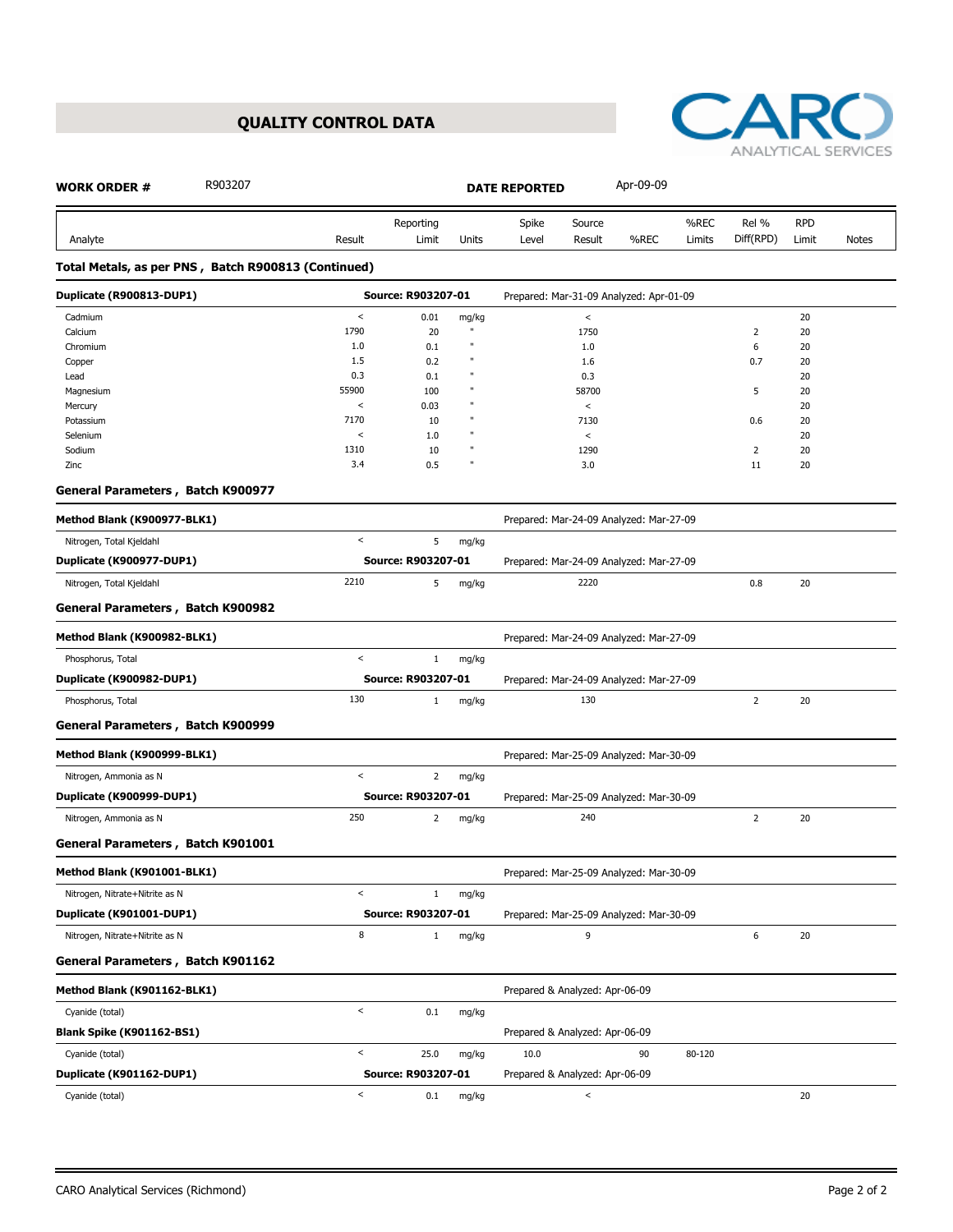**CERTIFICATE OF ANALYSIS**



| <b>CLIENT</b>        | <b>Sears Ecological Applications Company, LLC</b> |                     |            |                       |  |
|----------------------|---------------------------------------------------|---------------------|------------|-----------------------|--|
|                      | 1914 Black River Blvd.                            |                     |            |                       |  |
|                      | Rome, NY                                          |                     | <b>TEL</b> | 1-8888-4-SEACO        |  |
|                      | 13440                                             |                     | <b>FAX</b> | (315) 337-0117        |  |
| <b>ATTENTION</b>     | David N. Wood                                     |                     |            |                       |  |
| <b>DATE RECEIVED</b> | Jul-15-09                                         | <b>WORK ORDER #</b> | R907147    |                       |  |
| <b>DATE REPORTED</b> | Jul-31-09                                         | <b>PROJECT FILE</b> |            | Analysis of Anti-Icer |  |
|                      |                                                   | <b>PROJECT NAME</b> | IBG        |                       |  |
|                      |                                                   |                     |            |                       |  |

#### **General Comments:**

CARO Analytical Services employs methods which are based on those found in "Standard Methods for the Examination of Water and Wastewater", 21st Edition, 2005, published by the American Public Health Association (APHA); US EPA protocols found in "Test Methods for Evaluating Solid Waste, Physical/Chemical Methods, SW846", 3rd Edition; and protocols published by the British Columbia Ministry of Environment (BCMOE).

Methods not described in these publications are conducted according to procedures accepted by appropriate regulatory agencies,<br>and/or are done in accordance with recognized professional standards using accepted testing met efforts except where otherwise agreed to by the client.

The results in this report apply to the samples analyzed in accordance with the chain of custody document. This analytical report must be reproduced in its entirity. CARO Analytical Services is not responsible for any loss or damage resulting directly or indirectly from error or omission in the conduct of testing. Liability is limited to the cost of analysis. Samples will be disposed of 30 days after the test report has been issued unless otherwise agreed to in writing.

- All solids results are reported on a dry weight basis unless otherwise noted
- Units: mg/kg = milligrams per kilogram, equivalent to parts per million (ppm)
	- mg/L = milligrams per Litre, equivalent to parts per million (ppm)
	- ug/L = micrograms per Litre, equivalent to parts per billion (ppb)
	- ug/g = micrograms per gram, equivalent to parts per million (ppm)
- "RDL" = reported detection limit
- "<" = less than reported detection limit
- $\bullet$  "-" = not analyzed

| <b>CARO Analytical Services</b> |  |
|---------------------------------|--|
|---------------------------------|--|

**Patrick Novak, B.Sc.**

Final Review Per:

Business Manager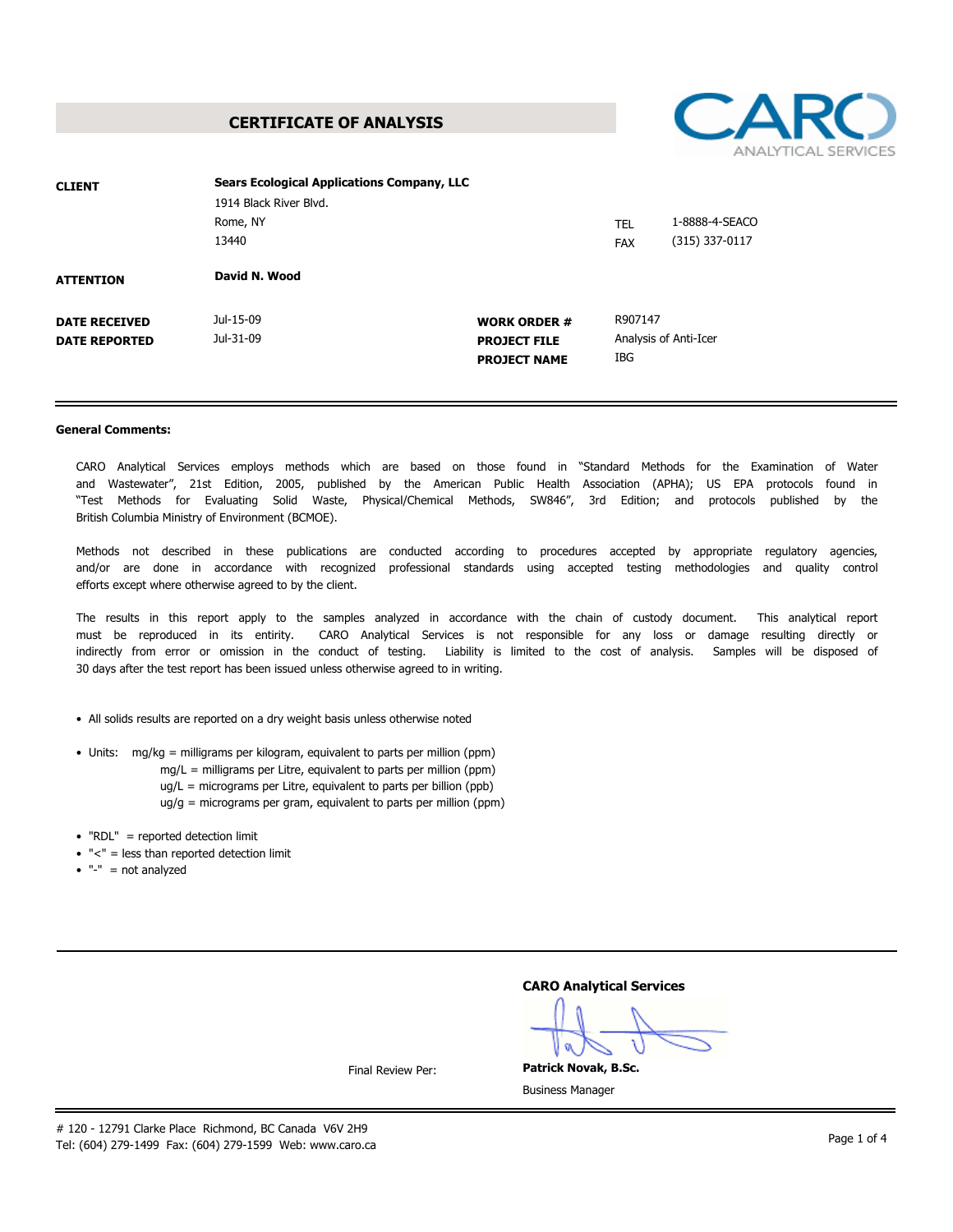



| <b>WORK ORDER #</b>                                             | R907147 |                  | Jul-31-09 |                          |              |  |  |  |
|-----------------------------------------------------------------|---------|------------------|-----------|--------------------------|--------------|--|--|--|
| <b>Corrosion Rate Testing as per PNS</b>                        |         |                  |           |                          |              |  |  |  |
| Analyte                                                         |         | <b>RDL</b> Units | Result    | PNS Specification (2006) | <b>Notes</b> |  |  |  |
| 20% Concentrate IBG II (3% Solution) (R907147-15) Matrix: Brine |         |                  |           |                          |              |  |  |  |
| Effectiveness                                                   |         | $-40.0 %$        | 48.2      | 30                       |              |  |  |  |
|                                                                 |         |                  |           |                          |              |  |  |  |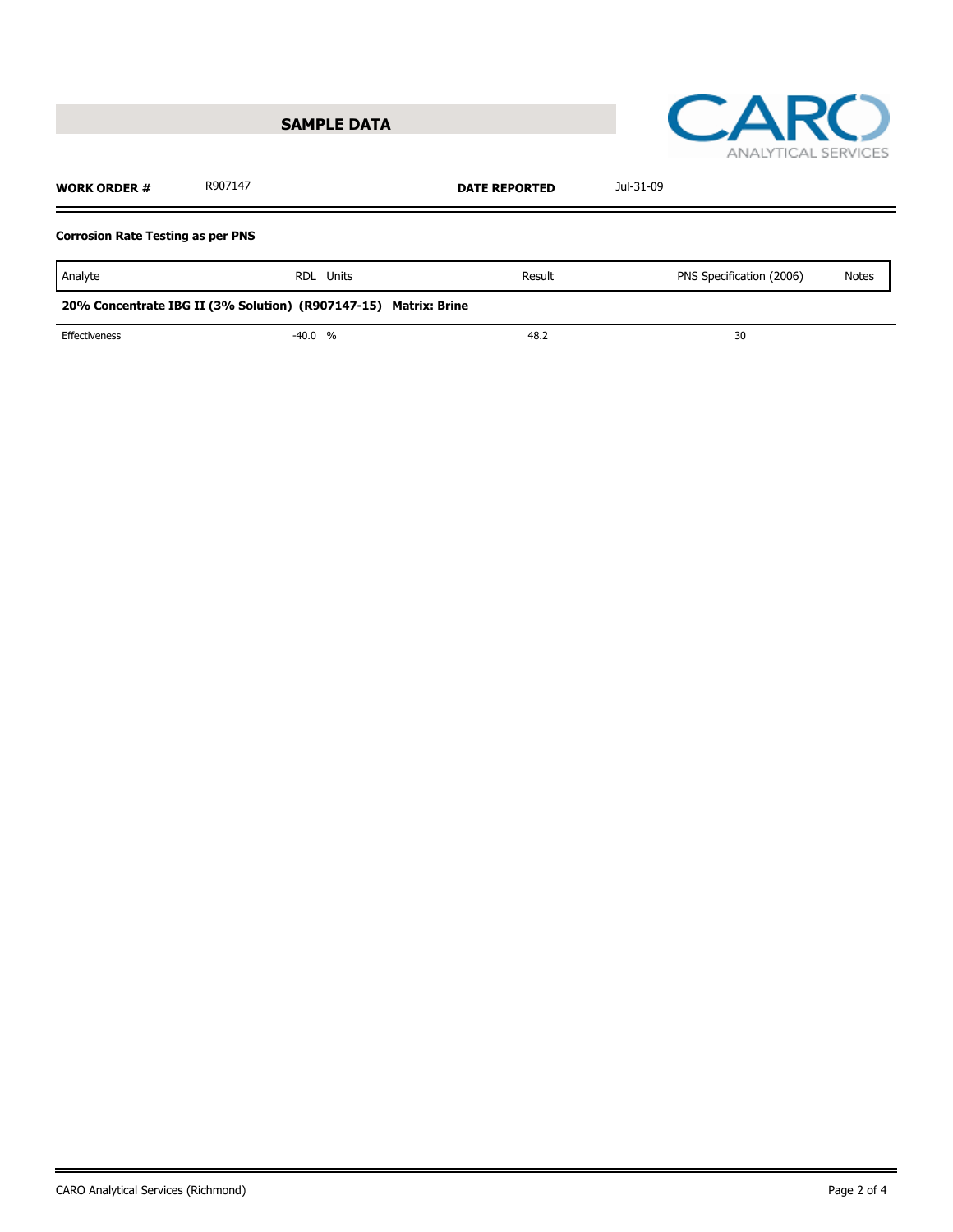



### **WORK ORDER #** R907147 **DATE REPORTED** Jul-31-09

### **General Parameters**

| Analyte                                  |          | RDL Units | Result       | PNS Specification (2006)<br>Notes |
|------------------------------------------|----------|-----------|--------------|-----------------------------------|
| IBG II (100%) (R907147-01) Matrix: Brine |          |           |              |                                   |
| Freezing Point                           | $-42$ °C |           | $< -45 -42$  | n/a                               |
| pH (1:4 Solution)                        | $0.1$ pH |           | 4.8          | $6.0 - 10.0$                      |
| IBG II (92%) (R907147-02) Matrix: Brine  |          |           |              |                                   |
| Freezing Point                           | $-42$ °C |           | $< -45 -42$  | n/a                               |
| pH (1:4 Solution)                        | $0.1$ pH |           | 4.9          | $6.0 - 10.0$                      |
| IBG II (84%) (R907147-03) Matrix: Brine  |          |           |              |                                   |
| Freezing Point                           | $-42$ °C |           | $< -45 - 42$ | n/a                               |
| pH (1:4 Solution)                        | $0.1$ pH |           | 4.9          | $6.0 - 10.0$                      |
| IBG II (76%) (R907147-04) Matrix: Brine  |          |           |              |                                   |
| Freezing Point                           | $-42$ °C |           | $-41$        | n/a                               |
| pH (1:4 Solution)                        | $0.1$ pH |           | 5.0          | $6.0 - 10.0$                      |
| IBG II (68%) (R907147-05) Matrix: Brine  |          |           |              |                                   |
| Freezing Point                           | $-42$ °C |           | $-39$        | n/a                               |
| pH (1:4 Solution)                        | $0.1$ pH |           | 5.0          | $6.0 - 10.0$                      |
| IBG II (60%) (R907147-06) Matrix: Brine  |          |           |              |                                   |
| Freezing Point                           | $-42$ °C |           | $-30$        | n/a                               |
| pH (1:4 Solution)                        | $0.1$ pH |           | 5.1          | $6.0 - 10.0$                      |
| IBG II (52%) (R907147-07) Matrix: Brine  |          |           |              |                                   |
| Freezing Point                           | $-42$ °C |           | $-25$        | n/a                               |
| pH (1:4 Solution)                        | $0.1$ pH |           | 5.1          | $6.0 - 10.0$                      |
| IBG II (44%) (R907147-08) Matrix: Brine  |          |           |              |                                   |
| Freezing Point                           | -42 °C   |           | $-17$        | n/a                               |
| pH (1:4 Solution)                        | $0.1$ pH |           | 5.1          | $6.0 - 10.0$                      |
| IBG II (36%) (R907147-09) Matrix: Brine  |          |           |              |                                   |
| <b>Freezing Point</b>                    | -42 °C   |           | $-14$        | n/a                               |
| pH (1:4 Solution)                        | $0.1$ pH |           | 5.2          | $6.0 - 10.0$                      |
| IBG II (28%) (R907147-10) Matrix: Brine  |          |           |              |                                   |
| <b>Freezing Point</b>                    | $-42$ °C |           | $-9$         | n/a                               |
| pH (1:4 Solution)                        | $0.1$ pH |           | 5.3          | $6.0 - 10.0$                      |
| IBG II (20%) (R907147-11) Matrix: Brine  |          |           |              |                                   |
| Freezing Point                           | $-42$ °C |           | $-7$         | n/a                               |
| pH (1:4 Solution)                        | $0.1$ pH |           | $5.3$        | $6.0 - 10.0$                      |
| IBG II (12%) (R907147-12) Matrix: Brine  |          |           |              |                                   |
| Freezing Point                           | $-42$ °C |           | $-5$         | n/a                               |
|                                          |          |           |              |                                   |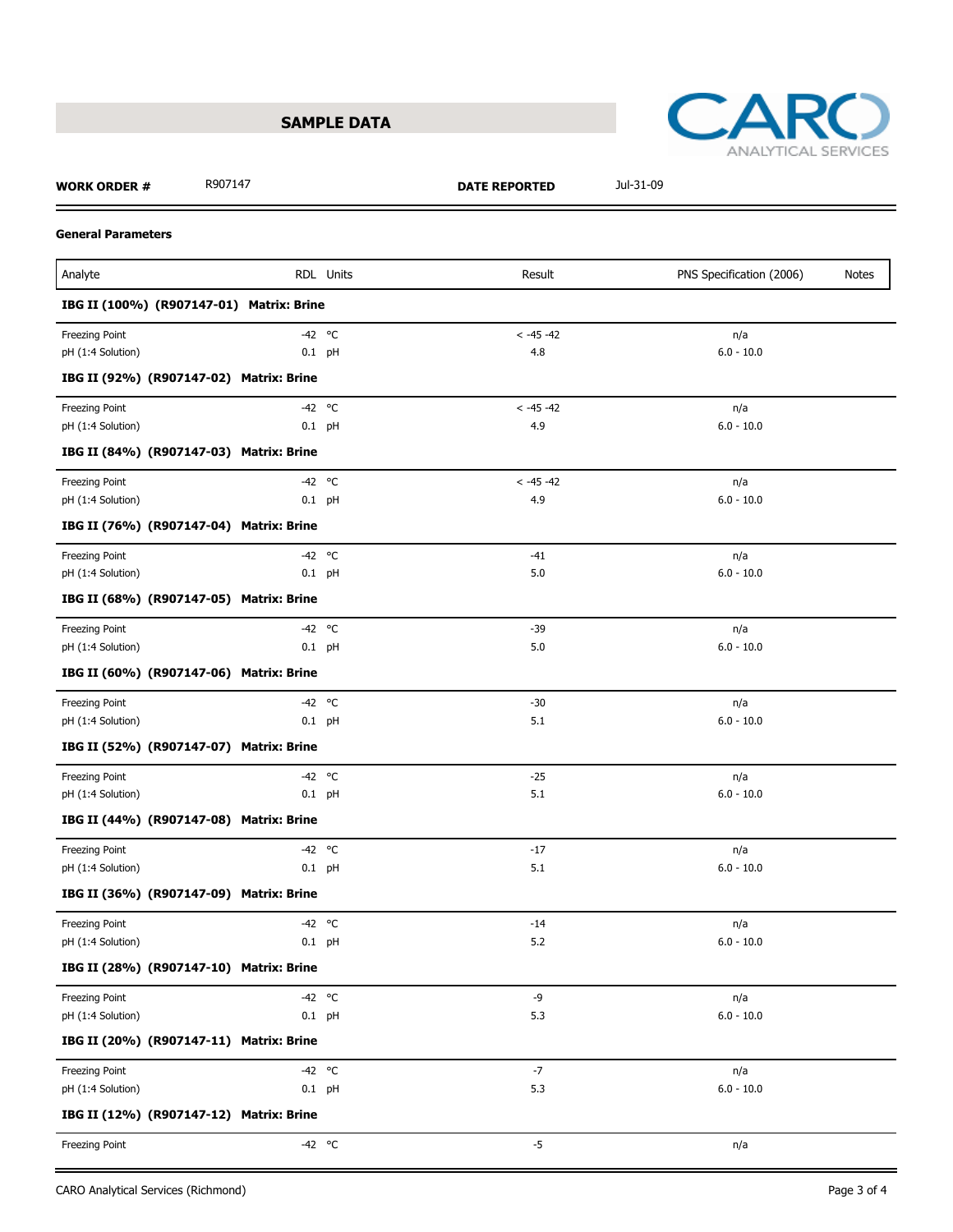



| <b>WORK ORDER #</b>       | R907147                                           |           | <b>DATE REPORTED</b> | Jul-31-09                |       |
|---------------------------|---------------------------------------------------|-----------|----------------------|--------------------------|-------|
| <b>General Parameters</b> |                                                   |           |                      |                          |       |
| Analyte                   |                                                   | RDL Units | Result               | PNS Specification (2006) | Notes |
|                           | IBG II (12%) (R907147-12) Matrix: Brine           |           |                      |                          |       |
| pH (1:4 Solution)         | $0.1$ pH                                          |           | 5.5                  | $6.0 - 10.0$             |       |
|                           | IBG II (4%) (R907147-13) Matrix: Brine            |           |                      |                          |       |
| Freezing Point            | $-42$ °C                                          |           | $-3$                 | n/a                      |       |
| pH (1:4 Solution)         | $0.1$ pH                                          |           | 5.6                  | $6.0 - 10.0$             |       |
|                           | 20% Concentrate IBG II (R907147-14) Matrix: Brine |           |                      |                          |       |
| Freezing Point            | $-42$ °C                                          |           | $-24$                | n/a                      |       |